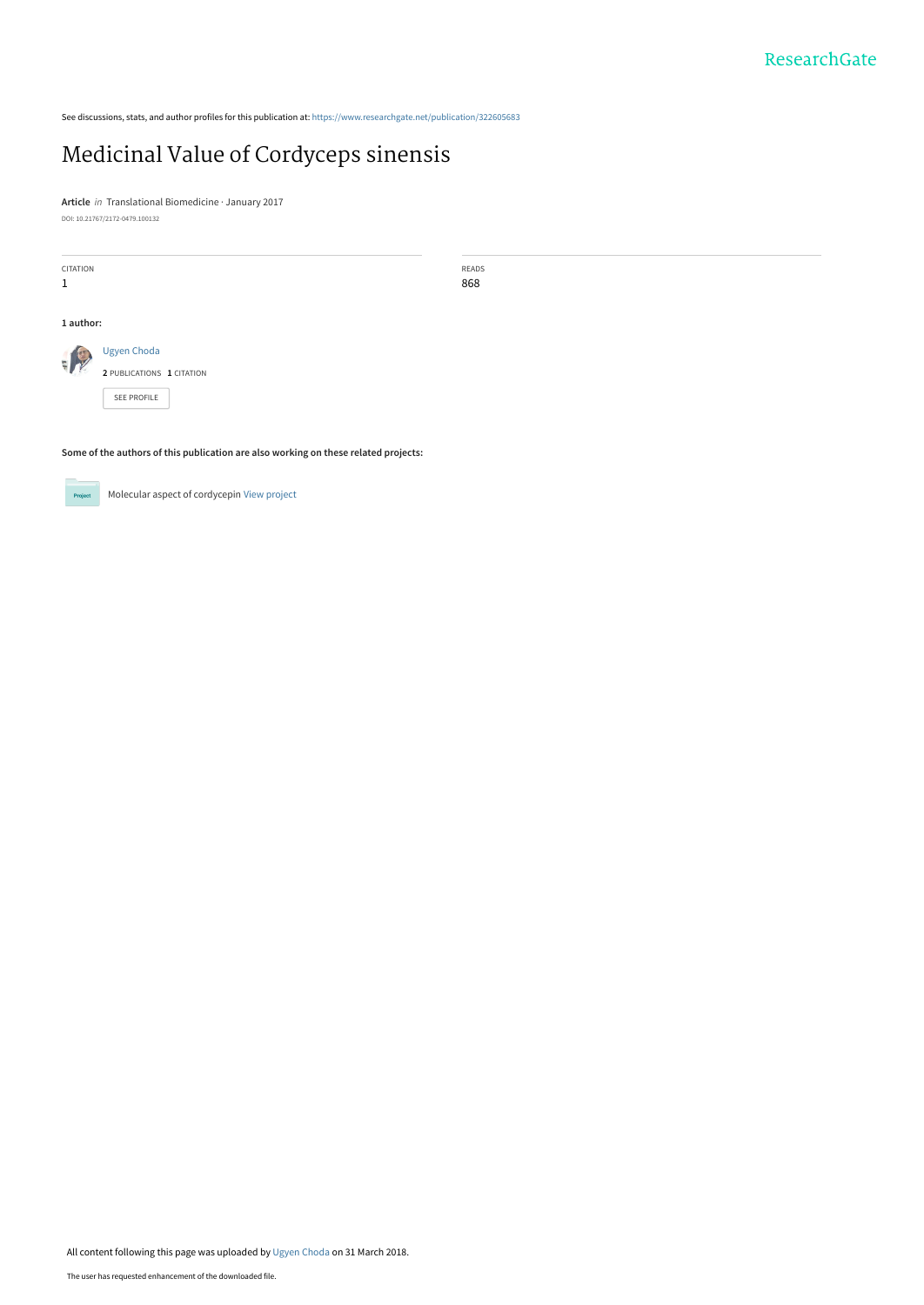**iMedPub Journals** [www.imedpub.com](http://www.imedpub.com/)

DOI: 10.21767/2172-0479.100132

# **Medicinal Value of Cordyceps sinensis**

#### **Ugyen Choda\***

Department of Pathology and Laboratory Medicine, Jigme Dorji Wangchuck National Referral Hospital, Thimphu, Bhutan

\*Corresponding author: Ugyen Choda, Department of Pathology and Laboratory Medicine, Jigme Dorji Wangchuck National Referral Hospital, Thimphu, Bhutan, Tel: +97517354242; E-mail: ugyenchoda@education.gov.bt

**Received date:** September 08, 2017; **Accepted date:** September 26, 2017; **Published date:** September 30, 2017

**Citation:** Choda U (2017) Medicinal Value of *Cordyceps Sinensis*. Transl Biomed Vol 8: No. 4: 132.

### **Abstract**

*Cordyceps*, a caterpillar fungus is found to be used as high medicinal value by the people around the world. It is known as Yartsa Gunbu in Tibeto-Bhutanese, words originating from Tibetan language, meaning Yartsa: grass in summer and Gunbu: worm in winter, it is called "Dong chong Xia cao" in China and "Tockukaso" in Japan, words meaning the same. It grows on high Himalayan plateau, altitude between 3500 to 5000 meters. Well known species of genus cordyceps is *cordyceps sinensis* (CS) which is being widely used for clinical treatments and researches. *Cordyceps sinensis* is a dead remain of Himalayan Ghost moth belonging to a species *Hepialis aromoricanus*, also called as bat moth. It is considered to have high medicinal value and used to treat diseases like cancer, diabetes, pulmonary diseases, cardiovascular disorder, sexual dysfunction, renal disease and many other diseases for centuries in Chinese Traditional Medicine and Bhutanese Indigenous Medicine. Advanced Biotechnology has revealed that CS has wide range of bioactive constituents and minerals. There are numbers of researches conducted and have seen good impact of this CS on animals, cell cultures and on some cases of human patients, many researches demonstrated its ability in suppressing the tumor cells of various types of cancer. However, few hypotheses contradicted that CS suppresses the immunity. Due to lack of proper trials and studies on human, there is no authenticated or standard protocol that has been formulated for its prescription and clinical use in modern medicine.

**Keywords:** Diabetes; Asthma; Cancer; Pulmonary diseases; Cardiovascular disorder; Sexual dysfunction; Renal disease; Anti-aging

## **Introduction**

*Cordyceps Sinensis* is an Ascomycete fungus which parasitizes moth caterpillar of species *Hepialis aromoricanis* [1] by its mycelia and forms stroma or fruiting body. Club shape mycelia is the head of CS and the caterpillar moth forms its body. Use of CS in Tibetan Traditional Medicine was documented in 15th century. However, the use of Cordyceps dates back to AD 620 in China, a written literature stating as magical creature describing its nature to transform from animal to plant [2]. Consistent popularity through ages in healing people provokes our interest in studying its molecular constituents and its effect on human health.

CS constitutes of numerous bioactive molecule, macro and micro molecules and different chemical components. Cordycepin (-3'-deoxyadenosine) [3,4] and cordycepic acid (Dmannitol) are spot light as the most active component among others as of now in respect to pharmaceutical effects [5], other chemical components and bioactive constituent includes all types of essential amino acids, vitamins mainly E, K, B1, B2, B12; carbohydrates, proteins, sterols, nucleosides and essential elements (Mg, Fe, Cu, Mn, Zn, Pi, Se, Al, Si, Ni, Sr, Ti, Cr, K, Na, Ca) To elucidate the role of CS in treating various diseases, it is imperative to know the nature of the components and understand its mode of action in molecular level.

As a matter of fact, its scarcity, difficulty in harvesting and higher demand in the market has rocketed up the price of CS in recent years costing more than US \$15000 per kilogram. This has affected even the researchers limiting to conduct studies certainly due to financial issue and further leading to compromise in sample size.

As of now most of the studies were carried out by Chinese and Japanese researchers, this is perhaps because cordyceps entered the western world lately and cordyceps are not easily available in the west, so ostracized by default, creating custody to unawareness among the western community unlike Asians where it is used widely at homes and by local healers beside pharmaceutical purpose. But over the time cordyceps is gaining popularity in the west for its good healing power and least side effects, especially because of the people believing in more of Herbal than chemicals or synthetic drugs nowadays.

### **Literature Review**

#### *<u>Effect of CS on various cancer cells</u>*

Apoptosis mediated by cordycepin was experimented *in vitro* by Chun-Yi Jen and team in Taiwan [6] using MA-10 cells (Mouse Leydig tumor cell) The viability of MA-10 cells was measured by MTT test after cordycepin treatment (CT) with different concentration and various time period. The viability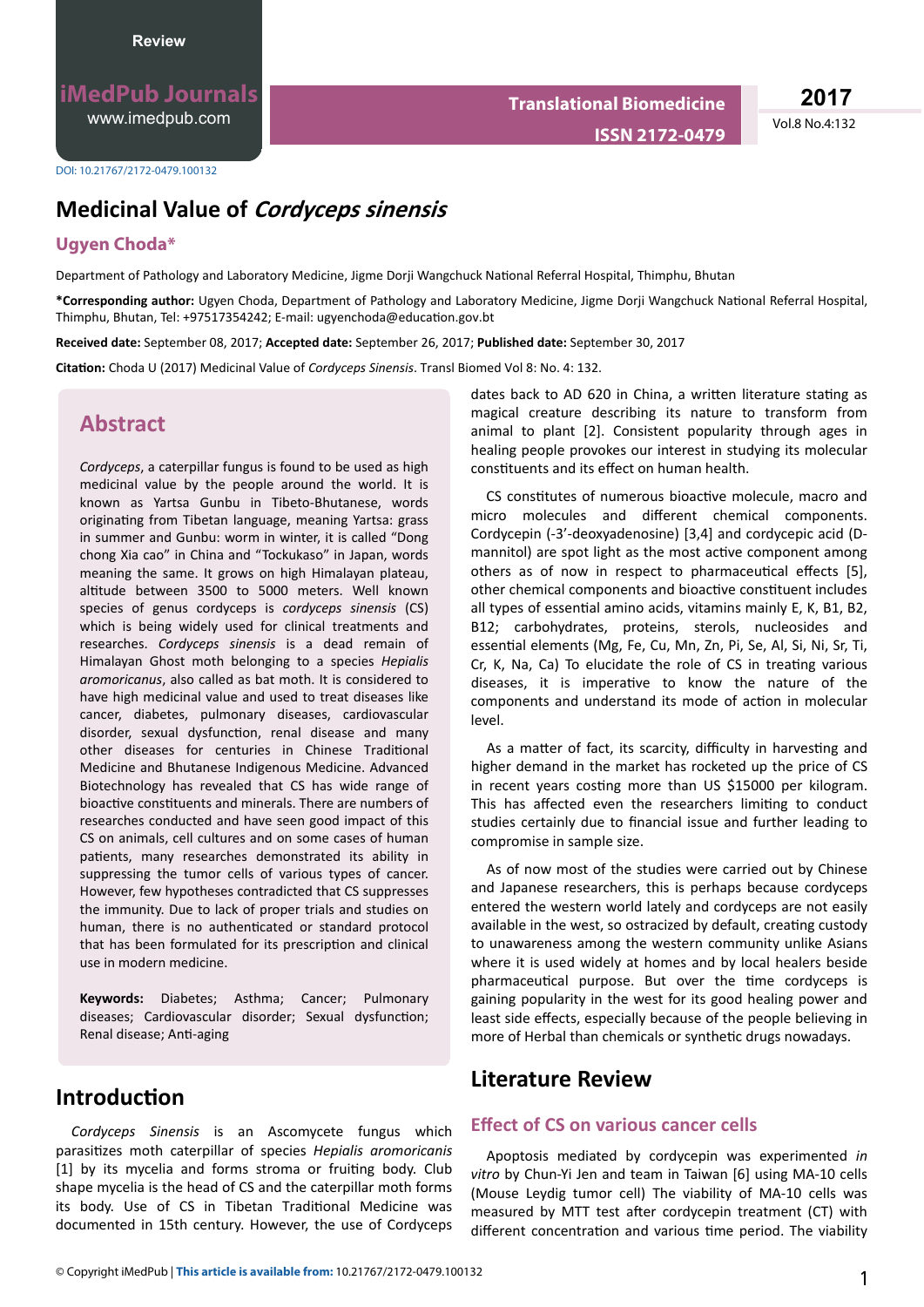**Translational Biomedicine** 

Vol.8 No.4:132

of cells was observed to be decreasing in time and concentration dependent manner. Morphology of the cells were studied using light microscope Olympus CK 40, morphology of apoptosis was characterized by plasma membrane blebbing and detachment from ground matrix. Significant decrease in cell cycle G1 phase and G2 phase were observed in MA-10 cells after subjecting the cell to the cordycepin of different doses suggesting that cell apoptosis in Mouse Leydig cell was induced by cordycepin. Further the pathway of -cordycepin induced apoptosis was investigated and it was found that caspase 7,3 and 9 expressions were activated by cordycepin. However, no prominent change in characteristics were observed in caspase 8 [6].

Inhibition of human colorectal cancer cells with cordycepin was demonstrated by Wei HE and team in Zhejiang University of Technology using SW480 and SW620 cells in vitro [7]. Different concentrations (1, 10, 100, 1000 µmol/L against the control with 0.2% (v/v) dimethyl sulfoxide medium) of cordycepin treatment were given in cell culture after 24 hours of its incubation, cells were counted after 24, 48 and 72 hours using trypan blue. The viability of the cell decreased with increasing dose of cordycepin treatment (CT) with time dependent manner. Cell cycle analysis using flow cytometry revealed that apoptosis was induced by cessation of cell cycle progression in the G0/ G1 phase with significant increase in caspase 3/7 and 9 activities. Some suggestions were also made that increase in c-Jun N-terminal Kinase(JNK), P38 kinase activity and protein expression levels of Bcl-2 pro apoptotic molecules played a role in cell apoptosis. The conclusion was drawn that inhibition of cell proliferation and further apoptosis of SW480 and SW620 cells were induced by cordycepin [7].

Similar action of cordycepin was also demonstrated in gallbladder cancer cells in vitro with its additional effect in down regulation of multidrug resistance (MDR) expression [8]. Its mode of action was by activation of AMPK (adenosine monophosphate activated protein kinase) signaling which lead to degradation of MDR/ HIF-1a (hypoxia inducible factor), cordycepin also inhibited the mTORC1 (mammalian target of rapamycin complex 1) in gallbladder cancer cell which leads to loss of cancer cell viability and apoptosis. MDR/HIF-1 $\alpha$  and mTORC1 are factor responsible for chemo resistance.

Improvised complex of Selenium and CS (Se-CS) was produced and experimented its efficacy in treating Uterine cervix cancer [9]. The experiment was set up on mice using methylcholanthrene to induce uterine cervix cancer and Murphy's string method was followed for the same. Experiment included a control group also. Study parameters were compared among the group treated with Se-CS, CS only and sodium selenium only. Although there was no evidence of direct or prominent anti-tumor effect, the result suggested that Se-CS suppressed oxidative stress. This anti oxidizing activity was supported by the significant findings like decrease in lactate dehydrogenase (LDH), increase in glutathione (GSH) and decrease in lipid peroxidation (LPO) Restoration of endogenous antioxidants enzymes were also noted in Se-CS treatment group expressing immune stimulus to combat malignancy [10].

#### **CS for treatment of Alzheimer's Disease (AD)**

Treatment with Cordyceps sinensis on memory impairment related to Alzheimer's Disease (AD) was observed by studying the role of M1 muscarinic acetylcholine receptor (M1 mAChR) on F11 neurohybrid cells [11].

ERK (Extracellular-signal regulated kinase) phosphorylation was induced in F11 neurohybrid cells by muscarinic agonist carbachol (CCh), used as a ligand for M1 mAChR. Various types of CS extract were prepared and used; hot water extract of CS (HWCS), an ethanol extract of CS (ECS) and a mixed extract of both (HW+E) for the treatment of the cell in vitro and to administer orally for in vivo test. The constituent of ECS comprised of oleic acid, triglycerides, cholesterol, ergosterol and palmitic acid, whereas carbohydrate and protein were main component in HWCS. It was found that treatment with mixed extract (HW+E) of CS of 100 mg/ml had maximum effect on ERK phosphorylation. Expansion of ERK phosphorylation induced by CCh was observed to be dose dependent with CS extract treatment.

To study the role of M1mAchR in ERK, phosphorylation induced by CCh, Dicyclomine (DCM) and Pirenzepine (PIR) were used to treat F11 cells which are highly competitive antagonists to M1mAchR. The result suggested that stimulation of the M1mAchR by CCh was the key factor leading to ERK phosphorylation enhanced by extract of CS. Pretreatment with DCM and PIR exhibited drastic inhibition of CCh induced ERK phosphorylation [12].

Effect of M1mAchR by the extract of CS was further confirmed in vivo experimenting on amnesia mice model Memory impairment in the mice was induced by injecting anticholinergic drug scopolamine which is reported to malfunction the mAChR activity. Than the extract of CS (HW+E) was administered orally and memory test results were compared, result suggested that action of scopolamine induced memory impairment was dominantly attenuated by the treatment by CS extract, suggesting the enhancement of mAChR activity.

#### CS as an anti-aging formulation

D-galactose induced aged mice were used along with control group in the series of experiment to demonstrate the effect of Cordyceps sinensis extract (CSE) on the aspect of antiaging factors characterized by oxidative stress, sexual dysfunction, memory impairment and age-related enzymes.

Mice treated with CSE showed an improved learning and memory in water maze test. Improved sexual response was exhibited after a CSE in dose dependent manner in castrated and sham castrated rats.

In the enzymatic test, the effect of CSE was reported to have significant reduction of lipid peroxidation level and monoamine oxidase acting with batten activity of superoxide dismutase, GSH-px and catalase in a dose dependent manner suggesting an affirmative effect on anti-aging enzymes.

Electron microscopy of hippocampus found that neurons and cellular organelles were well conserved with less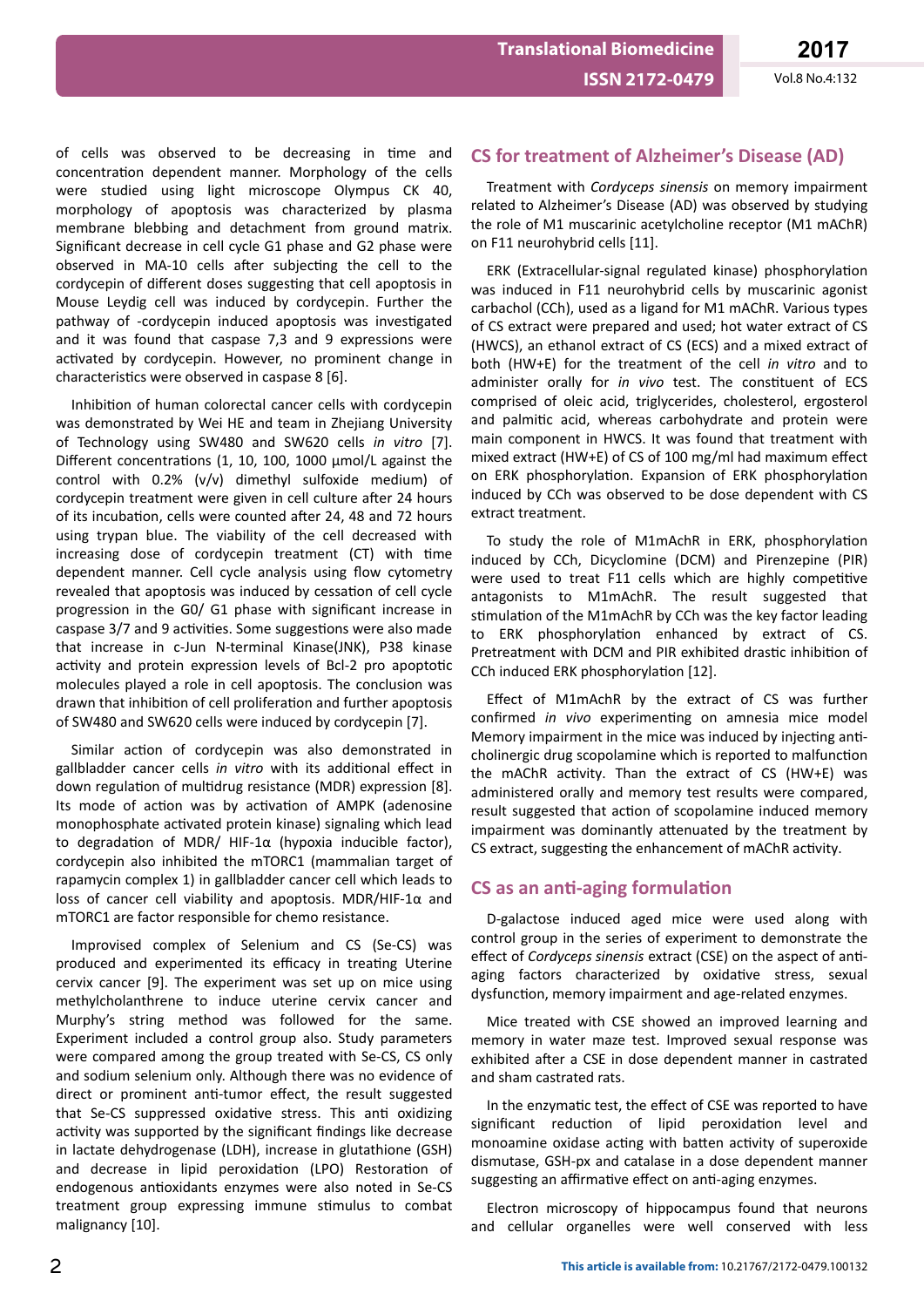degeneration in mice treated with CSE compared to control group mice, suggesting the enhancement of brain function by CSE [12,13].

#### CS reduces progression of diabetes mellitus

Drastic improvement in fasting blood glucose, glucose tolerance test, polydipsia and related hypoglycemic activity were demonstrated in numbers of research conducted on genetic and streptozotocin induced diabetic animal models after administration of cordyceps sinensis extract [14-16].

The protective nature of CS to pancreatic  $\beta$ -cell and its stimulation was demonstrated using extract from solid-state fermented CS on type 2 Diabetes mellitus by a Team in Taiwan [17]. The cell viability was seen to be improved in in vitro experiment on mouse pancreas insulinoma  $\beta$ -cells treated with CS extract, where comparison set was done with Streptozotocin (STZ) alone, CS and combination of CS and STZ. The toxicity of STZ was being suppressed by CS. Moreover, findings suggested that CS reduced the complication related to Diabetes Mellitus like improvement in electrolyte balance and decrease in deposition of collagen fibril in histopathological examination of renal cortical over the control model which is a typical feature of Diabetic nephropathy [12].

A study was conducted on Diabetic Nephropathy rat models to see the effect of CS with Triptorium wilfordii polyglycosidium and with CS alone focusing on podocytes, set in different grouped mice. Significant improvement was observed in relation to glomerular disorder, tubulointerstitial damage and glomerular podocyte [16]. On evaluation after the administration of CS and TWP, better protective effect was witnessed with CS and TWP treatment than CS alone. Tubular deformation and glomerular hypertrophy were drastically suppressed. Comparative study with TWP affect suggested that CS suppressed the toxicity nature of TWP, which is a limiting factor for clinical use [9].

#### **Effect of CS on liver fibrosis**

In an experiment conducted by Yuan Peng and his team in Shanghai, China [18]. They made a finding that ergosterol in cultured mycelium Cordyceps sinensis (CMCS) has an antifibrotic and anti-inflammatory effect on carbon tetrachloride model of liver fibrosis in mice. Deposition of collagen were decreased and inflammatory cell infiltration was attenuated with the treatment of CMCS. Liver fibrosis was induced in mice by injecting 10% carbon tetrachloride intraperitoneally. Result evaluation showed a marked betterment in serum liver function parameters and ratios of liver/body weight and spleen/body weight percentage. Expression of  $\alpha$ -SMA which is an important marker of liver fibrosis was observed to be suppressed with CMCS treatment. In in vitro test of cell culture to see the action of ergosterol suggested it's good potential in resisting liver fibrosis by inhibition of hepatocytes and hepatic stellate cell activation in dose dependent manner [18].

#### **Effect of CS on osteoporosis**

A plant chemical, Isoflavones, belonging to phytoestrogen and also a component of CS was extracted using ethyl acetate and used against ovariectomized rat to see its effect on estrogen deficiency osteoporosis, experiment setup also included sham control group [19]. Manifold changes were exhibited by the rat with Isoflavones extracted from CS (CSIF) treatment:

- Increase in osteocalcin
- Decrease of calcium in urine and plasma
- Decrease of inorganic phosphate in plasma  $\bullet$
- $\bullet$ Decrease in collagen type I and interferon-Y
- Decrease in mineral dissolution than control group in a solubility test.
- Picture of trabecular bone was comparatively normal than control group.

All these evidences indicate that the osteoporosis is being prevented with treatment of CSIF by its potential in stimulating formation of bones and down regulation of resorption.

#### **Effect of CS as energy booster**

It was long believed by the people that CS has immune stimulation and energy boosting potential. Beside the use of CS in pharmaceutical purposes, it was also accustomed as a healthy food for centuries in china, Bhutan, Nepal, India etc. and more often given to the elderly or aged people for their betterment of their health in general aspect. Some outstanding performances among the athletes and sports man were reported confessing their credits of performance to the use of CS [3].

20 elderly persons at the age between 50-75 were randomly selected and a small pilot study was conducted in University of California, Los Angeles(UCLA)[13], their evaluation consisted of the measurement of metabolic threshold based on the accumulation of lactate which indicate improved aerobic activity in the particular subject and the other parameter was ventilatory threshold, increase in this factor down regulates the accumulation of lactate and further facilitates buffering of accumulated lactic acid. In the experiment, after 12 weeks of treatment with CS, metabolic threshold and ventilatory threshold were observed to be increased by 10.5% and 8.5% respectively, ultimately leading to decrease in muscle fatigue and improved strength and exercise load. Although the data obtained were limited and it was a small clinical trial in this case, the finding suggested that CS has positive effect on aerobic performance in elderly people further opening a ground for more advanced research on it.

Official supplier of traditional medicines in the kingdom of Bhutan produces a pure herbal supplement called CordyPLUS, which contain six exotic herbs along with CS used for fatigue, weakness, old age, skin, hair radiance, strength and the stimulation of internal organ. The product is gaining popularity over the years indicating a positive result by the consumers after using it. Cordy active is another product having few additional ingredients formulated for sports man.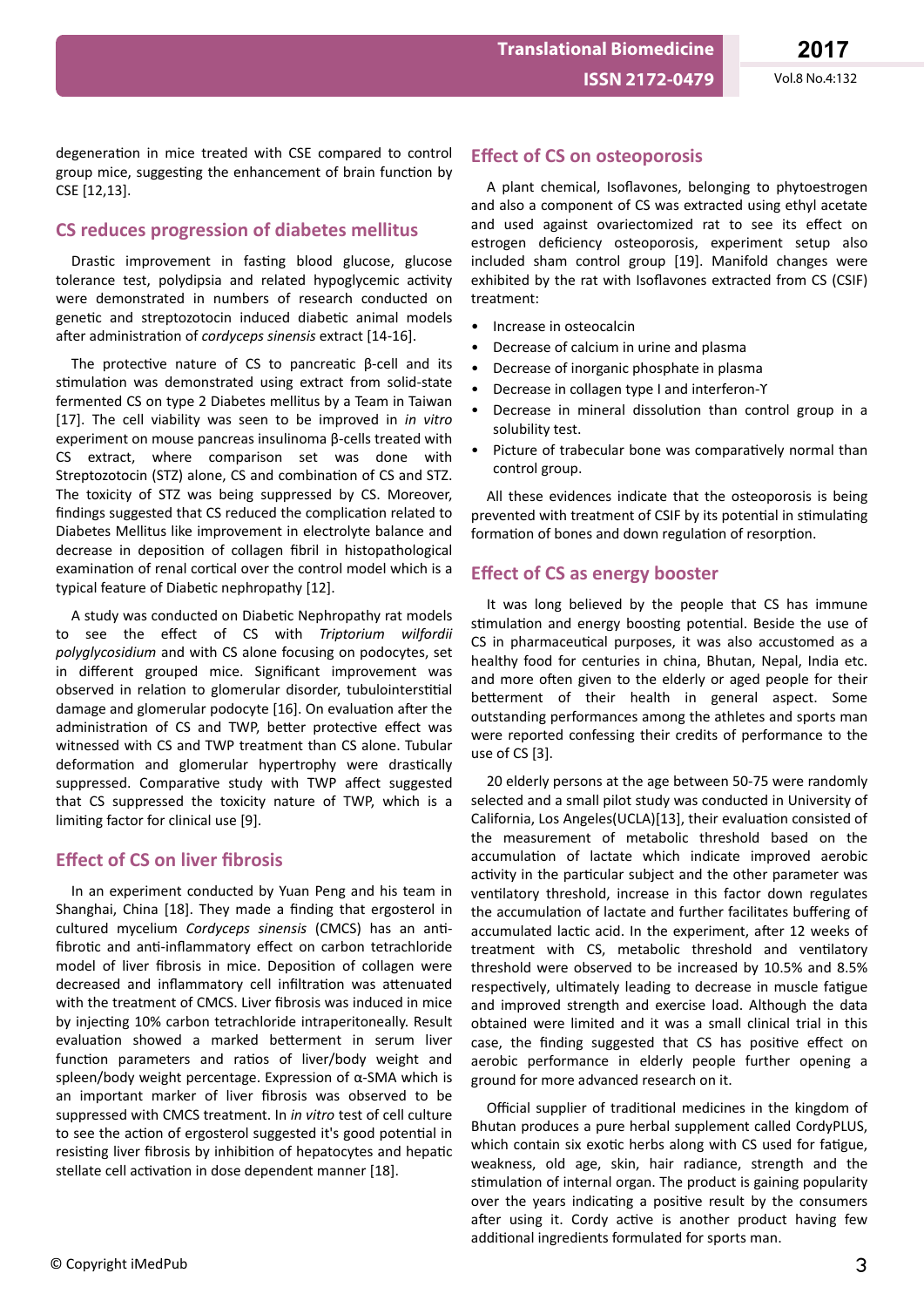### **Artificial cultivation of CS**

CS are artificially cultivated and marketed for consumption as a food beside for research and pharmaceutical purpose, especially in China and USA [5]. Mass artificial production of mycelium is done using culture mediums, two methods of cultivation includes liquid culture fermentation and Solid substrate method. Millet, rye grain and silk worm based substrates are used as culture media, these differences in substrate used harvested CS of different composition. As the CS in liquid culture is obtained by straining, most of the vital extracellular components are excluded when harvesting. Low level of cordycepin and stunted growth were also observed among CS grown on rice substrate. To produce the same quality of CS as wild CS has never been possible, because there are many factors influencing the growth of CS. Some researchers also tried hybridization of the CS in respect to the quality and the quantity of bioactive molecules being generated by the mycelia. John C Holliday and team created a hybrid called *Cordyceps sinensis* Alohaensis using a snake venom which proved to be a higher potency than other artificially cultivated CS and it was more easily cultivated on solid substrate [20].

Simulated environment for CS cultivation is very difficult to monitor and to obtain the same quality of CS like wild CS because the wild CS undergoes different growth phases under natural environment during its long stretched growing stages requiring special growth conditions. Major factors influencing its growth are temperature, humidity, soil pressure, air composition and light intensity. For perfect indoor cultivation, it is required to fully understand their life stages and generations such as mechanisms how the fungal infect the caterpillar moth, their spontaneous development, nutrient sources and requirements. Whereas the idea is vague as of now in many aspects for the matter of fact that most of the transformation occur underground under natural condition.

Indoor CS development from the host larva was observed in a High-Altitude Laboratory on Sejila Mountain, Tibet by Lian-Xian Guo and his group [21], the soil used initially to keep larva was from natural habitat sampled from Sejila Mountain only. Their findings regarded that low temperature incubation increases the level of unsaturated fatty acid content and could promote infection by *Hirstutella sinensis* which is a responsible fungal to form this organism. Soil pressure were considered to have impact for stromata to sprout out vertically and in single form from the head of the larva. Adequate sunlight had negative impact on the growth rate of the stromata in the observation made in wild CS. 20% of larva brought into the laboratory died gradually within the period of two weeks however they also observed the transformation of dead larva to CS. Over all approximately 13% of the total larva brought to the laboratory transformed to CS.

### **Discussion**

#### **Side ĞīĞcƚƐ of CS**

As the CS has been used as food for so long and the trend still continues, logic remains that the side effect is very minimal or it has no side effects at all. As of now major side effects are not being reported, however few people complained of mild gastro intestinal (GI) disturbances, diarrhea and nausea. It is healthy to think that there may be some side effects undiscovered and to work for the same. One hypothesis stated that CS could be either immune stimulating or immune suppressing depending upon the strain of the CS, one strain was pointed out to be strong immune suppressor and comparison of its strength was given as equal as "cyclosporin A" which is used as immunosuppressant drug in organ transplantations [22]. This suggests that detail study of the CS strains may bring light on this contradictory issue. While some proposed contraindications of CS treatment for the patients suffering from autoimmune diseases like SLE (Systemic lupus erythematosus), rheumatoid arthritis and multiple sclerosis, this contemplation was based on the potential of CS in stimulating the immune system, which would worsen the condition of the patient with its increased immune mechanism destroying own cell which is the hallmark of the autoimmune disease. Similar contraindications were also proposed for pregnant and breastfeeding mother to assure their safety beside insufficient data and evidence based scientific research to prove these statements.

# **Conclusion**

The long history and present trend of the use of CS by the people beside being very expensive makes more curious and demands further study and research to elucidate the tangible healing power of the CS for further advancement. High technology research revealing the molecular aspect and the nature of the CS component would open a new ground in formulating drugs for many chronic diseases which is not being able to cure by our modern medicine for now. Although the complete treatment of the chronic diseases was not documented, significant improvement was indicated in most of the research giving light of hope for the treatment regime to eliminate diseases if meticulous formulation is discovered with more advanced researches. There is a risk of getting this species endangered due to overexploitation which is already an issue, alarming us that it cannot continue to serve growing number of human consumption like this for so long, so it is imperative to understand and invest an effort to find or identify the potential feature of this mysterious CS in healing people before its extinction, so that we can switch over to alternative source and reproduce for needy people in substantial way and cheap. As the studies has shown its least side effects, using CS would replace many modern treatments which has high side effects like steroids and Chemo drugs. The results of the research conducted so far has always encouraged and opened a new ground for continuous studies for the same revealing and generating a diverse idea.